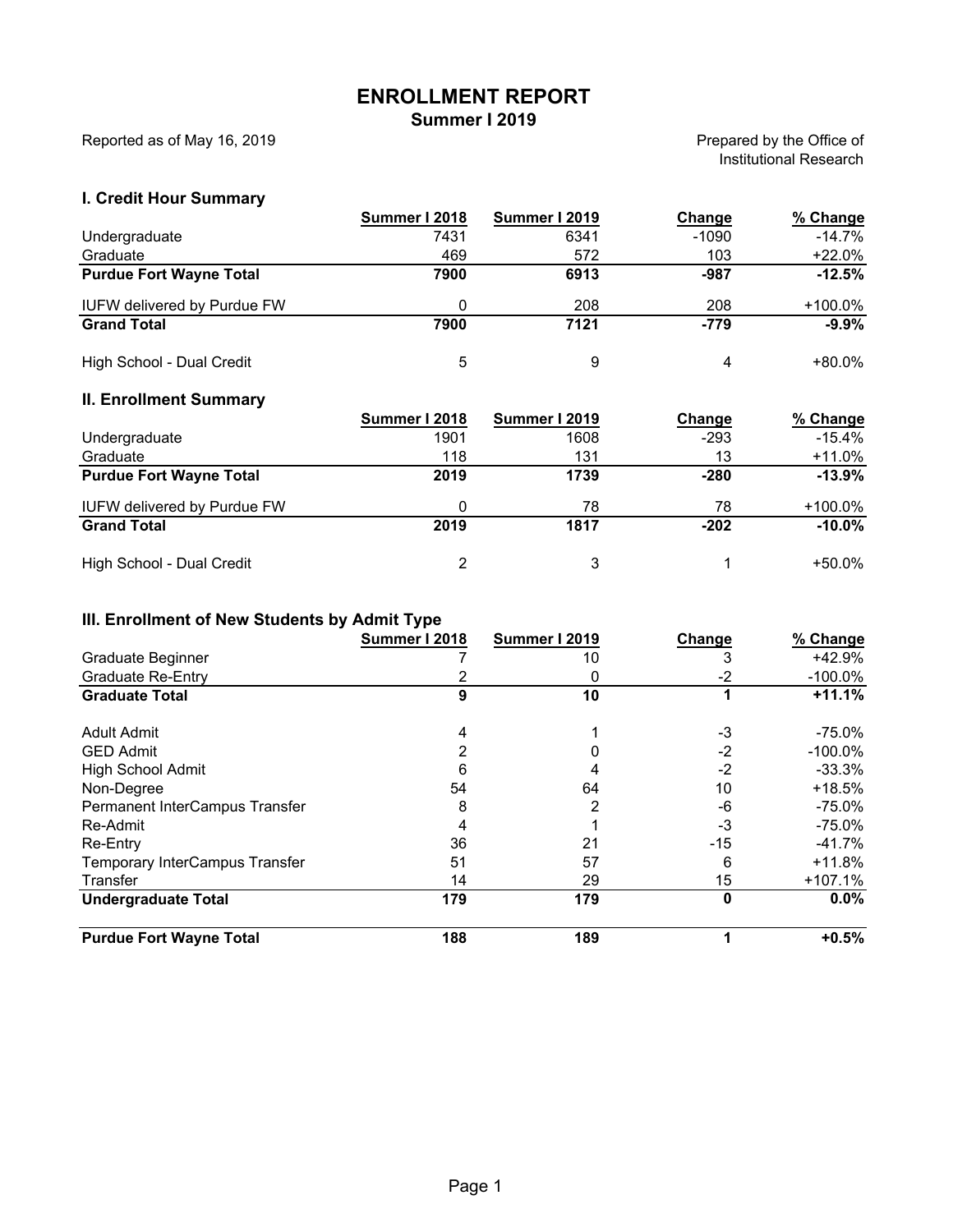#### **IV. Enrollment by Class Standing**

|                                    | Summer I 2018 | Summer I 2019 | Change | % Change  |
|------------------------------------|---------------|---------------|--------|-----------|
| New Freshman                       | 13            | 5             | -8     | -61.5%    |
| Returning Freshman                 | 239           | 178           | -61    | $-25.5\%$ |
| Sophomore                          | 364           | 278           | -86    | $-23.6\%$ |
| Junior                             | 462           | 397           | -65    | $-14.1%$  |
| Senior                             | 700           | 613           | -87    | -12.4%    |
| UG Non-Degree                      | 123           | 137           | 14     | $+11.4%$  |
| Graduate                           | 115           | 124           | 9      | +7.8%     |
| Graduate Non-Degree                | 3             |               | 4      | +133.3%   |
| <b>Purdue Fort Wayne Total</b>     | 2019          | 1739          | $-280$ | $-13.9%$  |
| <b>IUFW delivered by Purdue FW</b> | 0             | 78            | 78     | +100.0%   |
| <b>Grand Total</b>                 | 2019          | 1817          | $-202$ | $-10.0\%$ |
| High School - Dual Credit          | 2             | 3             |        | $+50.0\%$ |

## **V. Enrollment by Academic Unit**

|                                    | Summer I 2018 | <b>Summer I 2019</b> | Change | % Change   |
|------------------------------------|---------------|----------------------|--------|------------|
| Arts and Sciences                  | 515           | 492                  | -23    | $-4.5\%$   |
| <b>Business</b>                    | 289           | 266                  | $-23$  | $-8.0\%$   |
| Engineering Tech and Comp Sci      | 295           | 332                  | 37     | $+12.5%$   |
| <b>Health and Human Services</b>   | 301           | 104                  | $-197$ | $-65.4\%$  |
| <b>Labor Studies</b>               | 2             | 0                    | $-2$   | $-100.0\%$ |
| <b>Professional Studies</b>        | 382           | 322                  | -60    | $-15.7%$   |
| Unit of Affiliated Programs        | 156           | 152                  | -4     | $-2.6%$    |
| Visual and Performing Arts         | 79            | 71                   | -8     | $-10.1\%$  |
| <b>Purdue Fort Wayne Total</b>     | 2019          | 1739                 | $-280$ | $-13.9%$   |
| <b>IUFW delivered by Purdue FW</b> | 0             | 78                   | 78     | +100.0%    |
| <b>Grand Total</b>                 | 2019          | 1817                 | $-202$ | $-10.0\%$  |
| High School - Dual Credit          | 2             | 3                    |        | $+50.0\%$  |

## **VI. Credit Hours by Level and Residency**

|                                    | Summer I 2018 | Summer I 2019 | Change  | % Change   |
|------------------------------------|---------------|---------------|---------|------------|
| <b>UG Resident</b>                 | 6778          | 5774          | $-1004$ | $-14.8\%$  |
| <b>UG Non-Resident</b>             | 453           | 346           | $-107$  | $-23.6\%$  |
| <b>UG Ohio Reciprocity</b>         | 197           | 141           | -56     | $-28.4%$   |
| <b>UG Midwest Student Exchange</b> | 3             | 80            | 77      | +2566.7%   |
| <b>GR Resident</b>                 | 439           | 536           | 97      | $+22.1%$   |
| <b>GR Non-Resident</b>             | 27            | 27            | 0       | $+0.0\%$   |
| <b>GR Ohio Reciprocity</b>         | 3             | 9             | 6       | $+200.0\%$ |
| <b>Purdue Fort Wayne Total</b>     | 7900          | 6913          | $-987$  | $-12.5%$   |
| <b>IUFW delivered by Purdue FW</b> | 0             | 208           | 208     | $+100.0\%$ |
| <b>Grand Total</b>                 | 7900          | 7121          | $-779$  | $-9.9%$    |
| High School - Dual Credit          | 5             | 9             | 4       | $+80.0\%$  |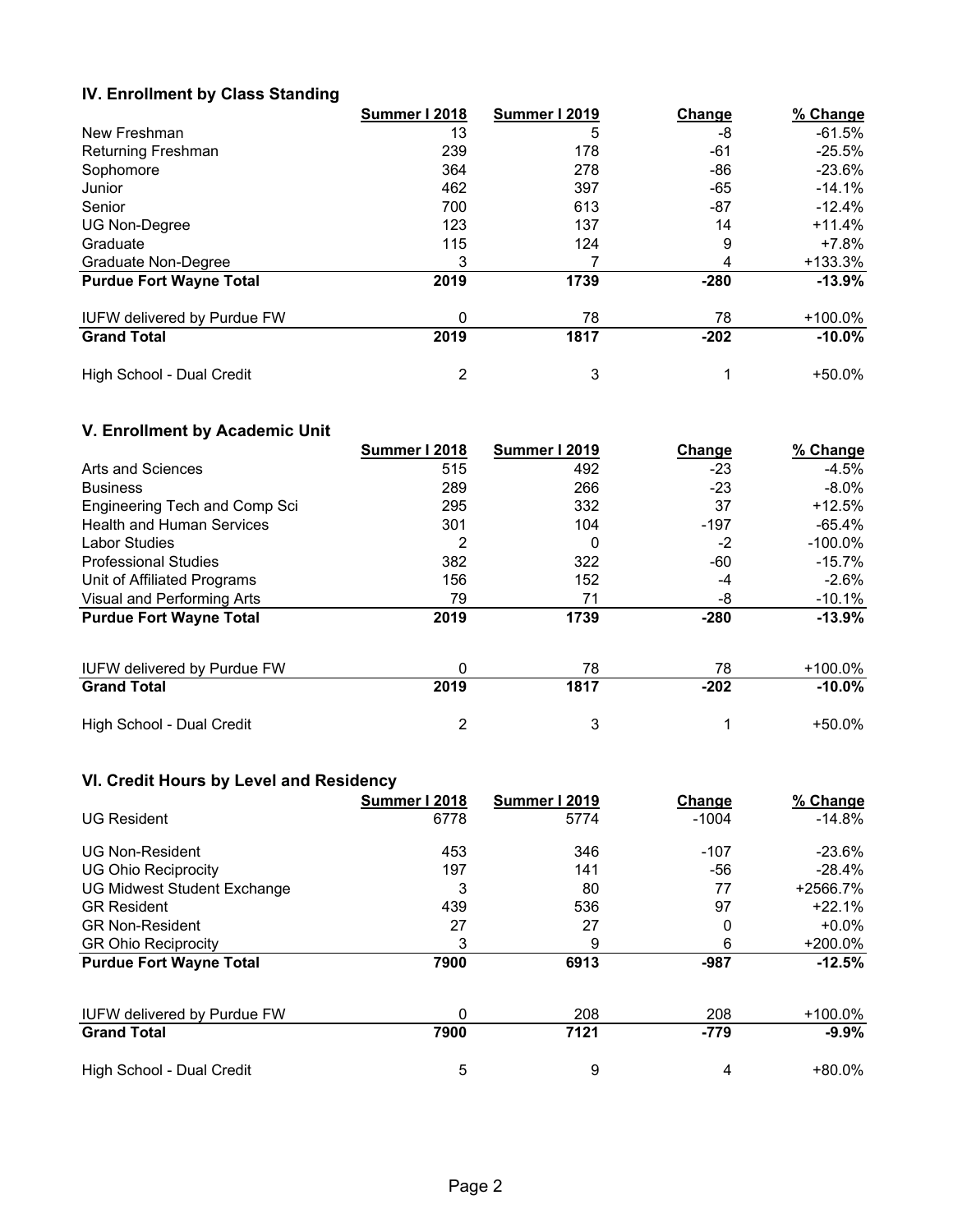#### **VII. Enrollment by University**

|                                    | Summer I 2018  | Summer I 2019 | Change | % Change   |
|------------------------------------|----------------|---------------|--------|------------|
| <b>Purdue University</b>           | 890            | 1202          | 312    | $+35.1%$   |
| Indiana University                 | 1129           | 537           | $-592$ | -52.4%     |
| <b>Purdue Fort Wayne Total</b>     | 2019           | 1739          | $-280$ | $-13.9%$   |
| <b>IUFW delivered by Purdue FW</b> | 0              | 78            | 78     | $+100.0\%$ |
| <b>Grand Total</b>                 | 2019           | 1817          | $-202$ | $-10.0\%$  |
| High School - Dual Credit          | $\overline{2}$ | 3             |        | +50.0%     |

## **VIII. Credit Hours by University**

|                                    | Summer I 2018 | Summer I 2019 | Change  | % Change  |
|------------------------------------|---------------|---------------|---------|-----------|
| <b>Purdue University</b>           | 3445          | 4787          | 1342    | $+39.0\%$ |
| Indiana University                 | 4455          | 2126          | $-2329$ | -52.3%    |
| <b>Purdue Fort Wayne Total</b>     | 7900          | 6913          | $-987$  | $-12.5%$  |
| <b>IUFW delivered by Purdue FW</b> | 0             | 208           | 208     | +100.0%   |
| <b>Grand Total</b>                 | 7900          | 7121          | $-779$  | $-9.9%$   |
| High School - Dual Credit          | 5             | 9             | 4       | $+80.0\%$ |

## **IX. Full Time Equivalent (FTE) by Level**

|                                    | Summer I 2018 | <b>Summer I 2019</b> | Change   | % Change   |
|------------------------------------|---------------|----------------------|----------|------------|
| Undergraduate                      | 1238.5        | 1056.8               | $-182$   | $-14.7%$   |
| Graduate                           | 78.2          | 95.3                 | 17       | $+21.9%$   |
| <b>Purdue Fort Wayne Total</b>     | 1316.7        | 1152.2               | $-164$   | $-12.5%$   |
| <b>IUFW delivered by Purdue FW</b> | 0             | 46.7                 | 46.7     | $+100.0\%$ |
| <b>Grand Total</b>                 | 1316.7        | 1198.9               | $-117.8$ | $-8.9\%$   |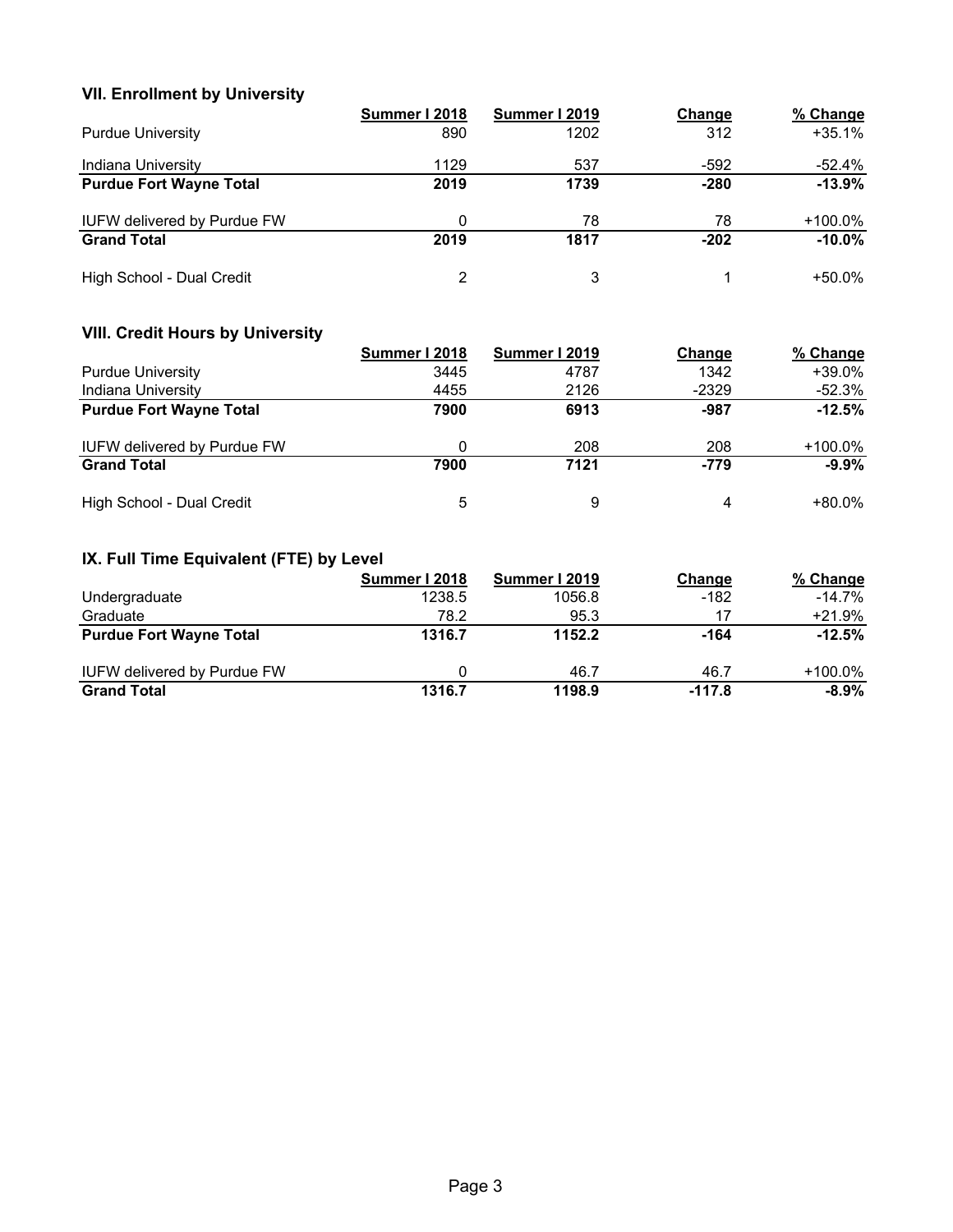#### **X. Enrollment by Major Department**

| A. Embinient by major Department |                                          | <b>Summer I 2018</b> | <b>Summer I 2019</b> | <b>Change</b>  | % Change   |
|----------------------------------|------------------------------------------|----------------------|----------------------|----------------|------------|
| Arts and Sciences                | Anthropology and Sociology               | 14                   | 13                   | $-1$           | $-7.1%$    |
|                                  | Biology                                  | 96                   | 85                   | $-11$          | $-11.5%$   |
|                                  | Chemistry                                | 9                    | 17                   | 8              | +88.9%     |
|                                  | Communication                            | 58                   | 41                   | $-17$          | $-29.3%$   |
|                                  | Communication Sci & Disorders            | 19                   | 18                   | $-1$           | $-5.3%$    |
|                                  | <b>English and Linguistics</b>           | 28                   | 37                   | 9              | $+32.1%$   |
|                                  | <b>General Studies</b>                   | 165                  | 125                  | -40            | $-24.2%$   |
|                                  | <b>Graduate School Transfers</b>         | $\mathbf{1}$         | 0                    | $-1$           | $-100.0%$  |
|                                  | History                                  | 10                   | 25                   | 15             | +150.0%    |
|                                  | Intl Language and Cul Studies            | 6                    | $\overline{4}$       | $-2$           | $-33.3%$   |
|                                  | <b>Mathematical Sciences</b>             | 16                   | 31                   | 15             | +93.8%     |
|                                  | Physics                                  | 6                    | 11                   | 5              | +83.3%     |
|                                  | <b>Political Science</b>                 | 20                   | 25                   | 5              | $+25.0%$   |
|                                  |                                          | 65                   | 59                   | -6             | $-9.2%$    |
|                                  | Psychology                               | $\overline{2}$       | $\mathbf{1}$         | $-1$           |            |
|                                  | Science and Other PU Transfer            |                      |                      |                | $-50.0%$   |
|                                  | Total                                    | 515                  | 492                  | $-23$          | $-4.5%$    |
| <b>Business</b>                  | Accounting                               | 65                   | 50                   | $-15$          | $-23.1%$   |
|                                  | <b>Business Administration</b>           | 27                   | 29                   | 2              | $+7.4%$    |
|                                  | <b>Economics and Finance</b>             | 46                   | 44                   | $-2$           | $-4.3%$    |
|                                  | Management and Marketing                 | 151                  | 143                  | -8             | $-5.3%$    |
|                                  | Total                                    | 289                  | 266                  | $-23$          | $-8.0%$    |
| Engineering Tech and Comp Sci    | Civil/Mechanical Engineering             | 46                   | 70                   | 24             | $+52.2%$   |
|                                  | <b>Computer Science</b>                  | 54                   | 59                   | 5              | $+9.3%$    |
|                                  | Electrical/Computer Engr                 | 13                   | 26                   | 13             | +100.0%    |
|                                  | Organizational Leadership                | 102                  | 86                   | $-16$          | $-15.7%$   |
|                                  | School of Polytechnic                    | 80                   | 91                   | 11             | $+13.7%$   |
|                                  | Total                                    | 295                  | 332                  | 37             | +12.5%     |
|                                  |                                          |                      |                      |                |            |
| <b>Health and Human Services</b> | <b>Dental Education</b>                  | 57                   | 23                   | $-34$          | $-59.6%$   |
|                                  | Med Imaging and Radiologic Sci           | 55                   | 19                   | $-36$          | $-65.5%$   |
|                                  | Nursing                                  | 189                  | 62                   | $-127$         | $-67.2%$   |
|                                  | Total                                    | 301                  | 104                  | $-197$         | $-65.4%$   |
| <b>Labor Studies</b>             | <b>Labor Studies</b>                     | $\overline{2}$       | 0                    | $-2$           | $-100.0\%$ |
|                                  | Total                                    | $\overline{2}$       | $\mathbf{0}$         | $-2$           | $-100.0%$  |
| <b>Professional Studies</b>      | Hospitality and Tourism Mgmt             | 26                   | 18                   | -8             | $-30.8%$   |
|                                  | <b>Human Services</b>                    | 56                   | 56                   | 0              | $+0.0%$    |
|                                  | <b>Public Policy</b>                     | 63                   | 40                   | $-23$          | $-36.5%$   |
|                                  | School of Education                      | 237                  | 208                  | $-29$          | $-12.2%$   |
|                                  | Total                                    | 382                  | 322                  | -60            | $-15.7%$   |
|                                  |                                          |                      |                      |                |            |
| Unit of Affiliated Programs      | <b>Collegiate Connection</b>             | $\overline{2}$       | 3                    | 1              | +50.0%     |
|                                  | Mastodon Advising Center                 | 3                    | 0                    | -3             | $-100.0%$  |
|                                  | <b>Student Success &amp; Transitions</b> | 153                  | 152                  | $-1$           | $-0.7%$    |
|                                  | Total                                    | 158                  | 155                  | $-3$           | $-1.9%$    |
| Visual and Performing Arts       | Art and Design                           | 57                   | 44                   | $-13$          | 22.8%      |
|                                  | School of Music                          | 18                   | 25                   | $\overline{7}$ | +38.9%     |
|                                  | Theatre                                  | 4                    | $\overline{c}$       | $-2$           | $-50.0%$   |
|                                  | Total                                    | 79                   | 71                   | -8             | $-10.1%$   |
|                                  |                                          |                      |                      |                |            |
|                                  | <b>Purdue Fort Wayne Total</b>           | 2021                 | 1742                 | $-279$         | $-13.8%$   |
|                                  |                                          |                      |                      |                |            |
|                                  | IUFW delivered by Purdue FW              | 0                    | 78                   | 78             | 100.0%     |
|                                  | <b>Grand Total</b>                       | 2021                 | 1820                 | $-201$         | $-9.9\%$   |